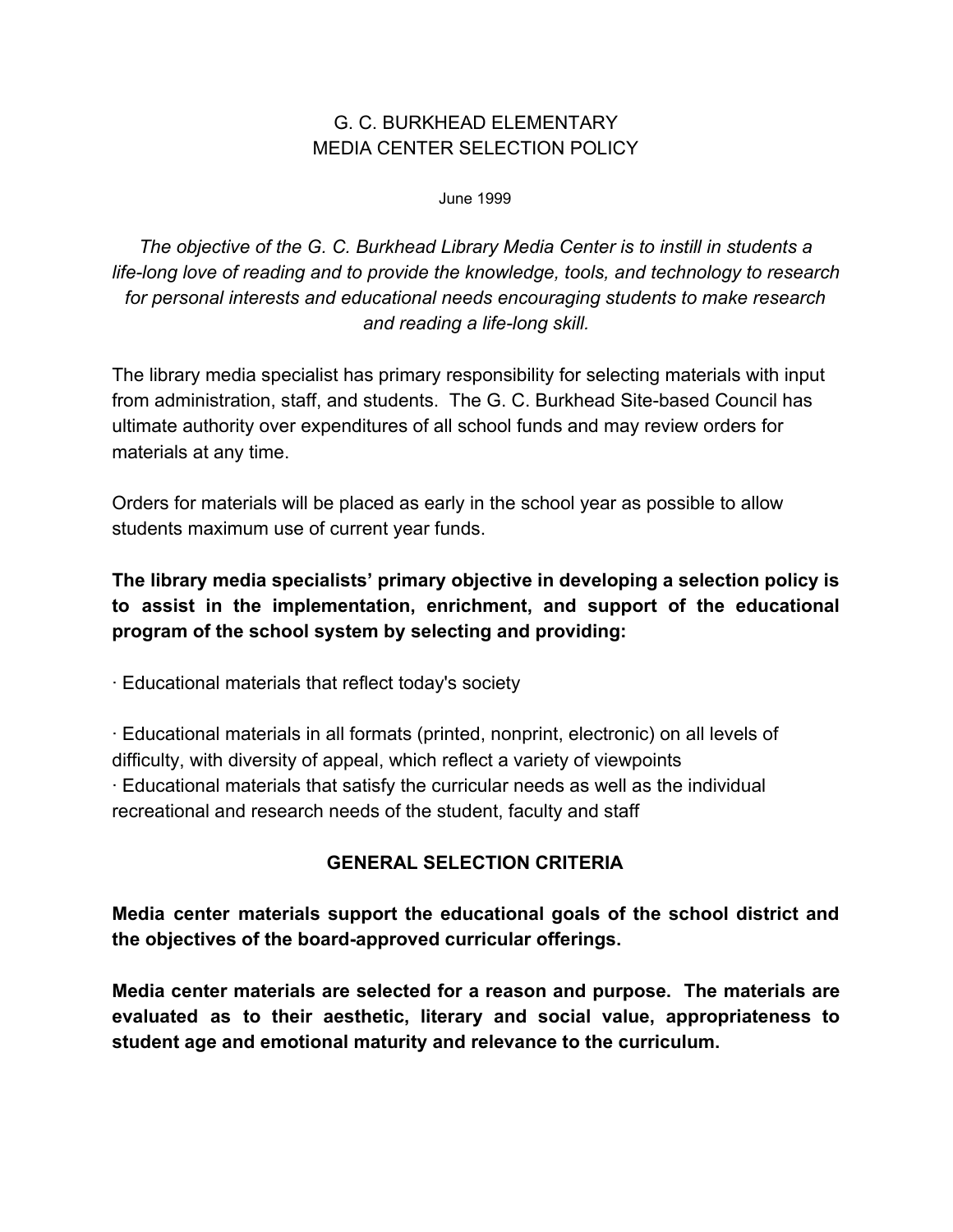**Media center materials reflect sensitivity to the achievements, needs, and rights of men and women, various ethnic groups, and other cultures.**

**The selection of media center materials about political theories and ideologies, religion, public issues and controversial topics is directed toward maintaining a balance representing various opinions.**

**Media center materials are judged as a whole, considering the author's/producer's intent rather than focusing solely upon individual works, phrases, pictures or incidents taken out of context.**

#### **SPECIFIC SELECTION CRITERIA:**

**Materials are further selected with an eye toward: AUTHORITY - refers to the qualifications and credibility of the persons accountable for the creation of the material. SCOPE - refers to the overall purpose and coverage of the material.**

**FORMAT & TECHNICAL QUALITY - refers to the physical character and creation standards evident in the work.**

**AUTHENTICITY - refers to the validity, reliability and completeness of the material as well as the degree of bias or objectivity presented; accuracy and timeliness are important considerations here, also.**

**TREATMENT & ARRANGEMENT - refers to the clarity, logical development and flow of the content.**

**AESTHETICS - refers to the material's appeal to the imagination, senses, and intellect so that the user's discernment and sense of artistic appreciation will be developed**. **PRICE - refers to the value of the contemplated selections relative to existing budget limitations and other priorities.**

**SUITABILITY - refers to the appropriateness of the material to the prevailing maturity level of the students who will be utilizing the resource and its application to the school district's educational objectives and curriculum.**

**SPECIAL FEATURES - refers to any distinctive or unique characteristics of one material that may be absent from others on the same subject.**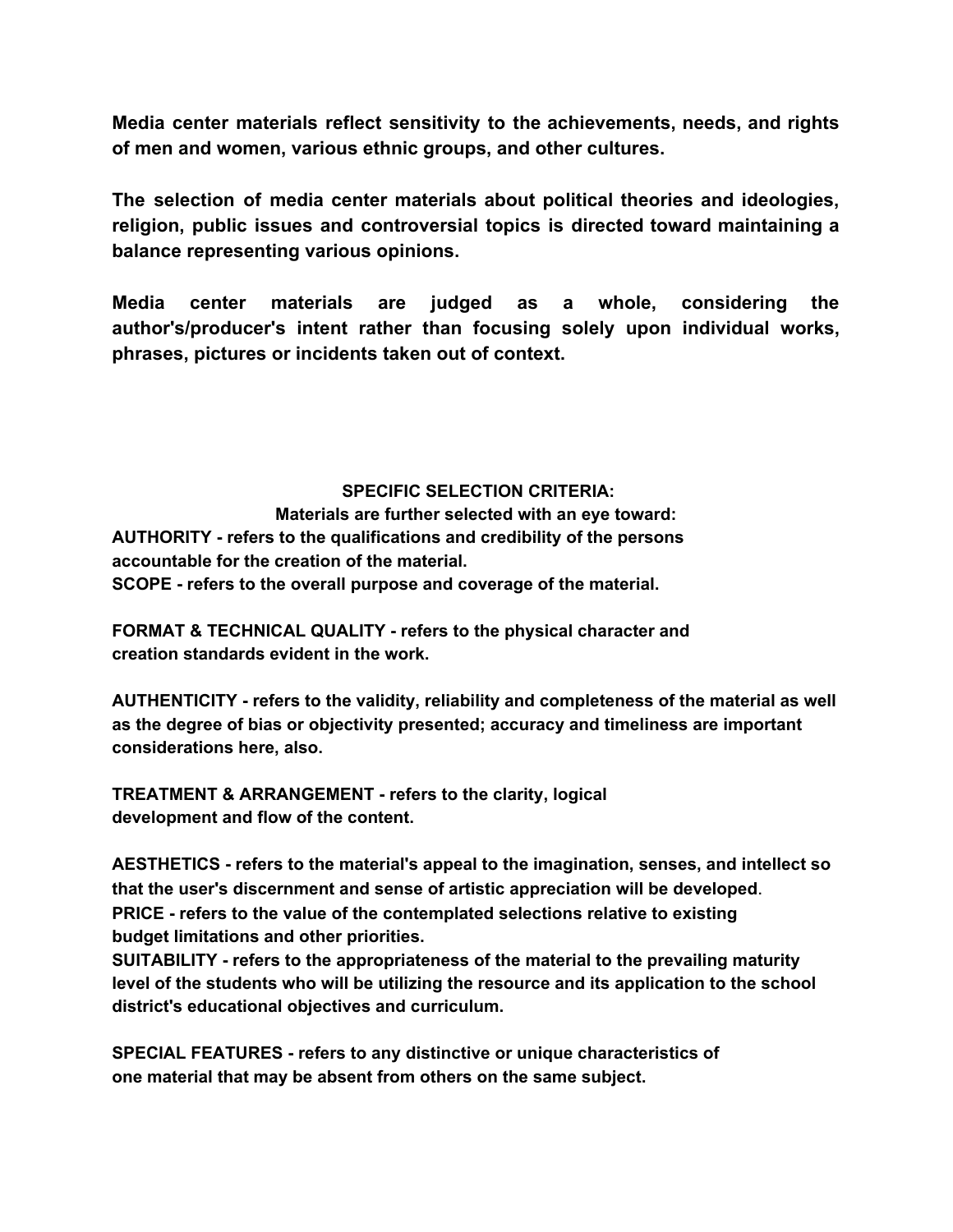## **PROCEDURES FOR SELECTION OF LIBRARY MATERIALS**

Library Media Specialists will consult respected review sources as guides such as: *Booklist, School Library Journal*

as well as professional development presentations, bibliographies from curricular texts and professional education journals. Recommendations from staff, parents, and students will be purchased if at all possible if appropriate. All Caldecott and Newbery Medal books will be purchased.

All gifts are appreciated and will be accepted if they meet selection policy standards. Otherwise they will be disposed of appropriately.

Worn or missing items are replaced periodically.

Materials that are out of date or no longer used are to be withdrawn from the collection.

#### **Review of Instructional Materials**

Any resident, employee of the G. C. Burkhead school district, or parent/guardian of an enrolled child may formally or informally challenge instructional materials used in the school's educational program on the basis of appropriateness.

### PROCEDURE

### A. Informal Reconsideration

The school library media specialist shall explain to the complainant the school's selection procedure, criteria, and qualifications of those persons selecting the material(s).

The school library media specialist or the classroom teacher shall explain the particular place the questioned material occupies in the educational program, its intended educational usefulness, and additional information regarding its use. B. Formal Reconsideration

¨ If the complainant wishes to file a formal challenge, the complainant must personally obtain a copy of the school's "Request for Reconsideration of Instructional Materials" which is kept on hand in the school library media center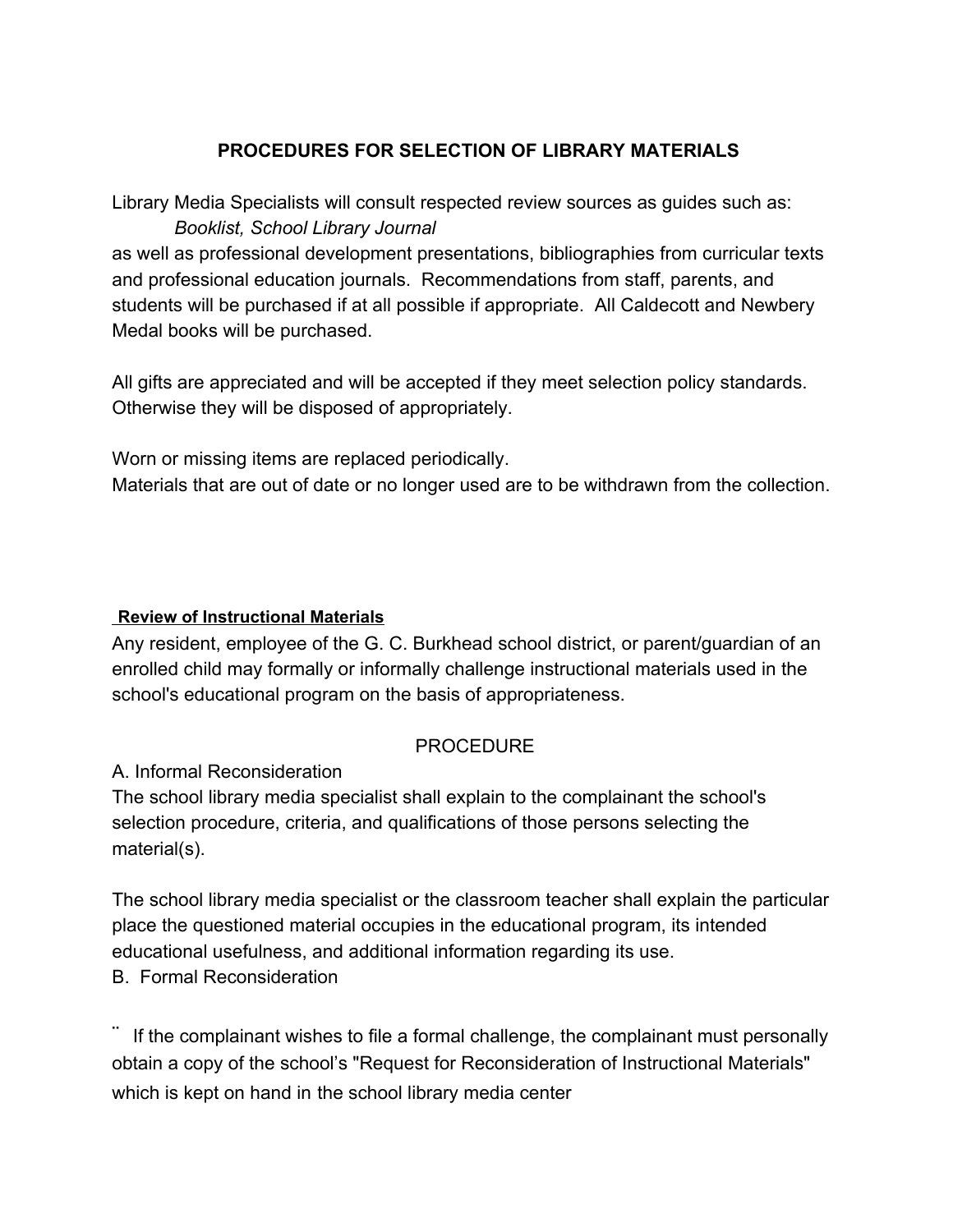The form shall be fully completed, signed, and dated by the complainant and filed with the principal with a copy to the library media specialist.

The material in question will not be pulled from the instructional program during the reconsideration time.

C. Guidelines for the Reconsideration Committee

¨

¨ The library media specialist will alert the Director of Media Services who will call the District Reconsideration Committee together within fourteen working days of receiving the formal complaint. The District Reconsideration Committee, appointed by the Director of Media Services, will include a school library media specialist, two classroom teachers, a parent, a district-level administrator, and a student (with signed parental permission).

At the first organized meeting, the committee members will receive a copy of ¨the challenged material.

- ¨ Within thirty **working** days of the initial meeting, the District Reconsideration Committee will convene and prepare a written recommendation to the Director of Media Services for the disposition of the complaint.
- The Director of Media Services will notify the site-based school council, in writing, of the committee's decision with a copy to the media specialist and the principal.

The Site-based Council will vote to accept or reject the decision of the District Reconsideration Committee and will notify the complainant in writing of the Council's Decision.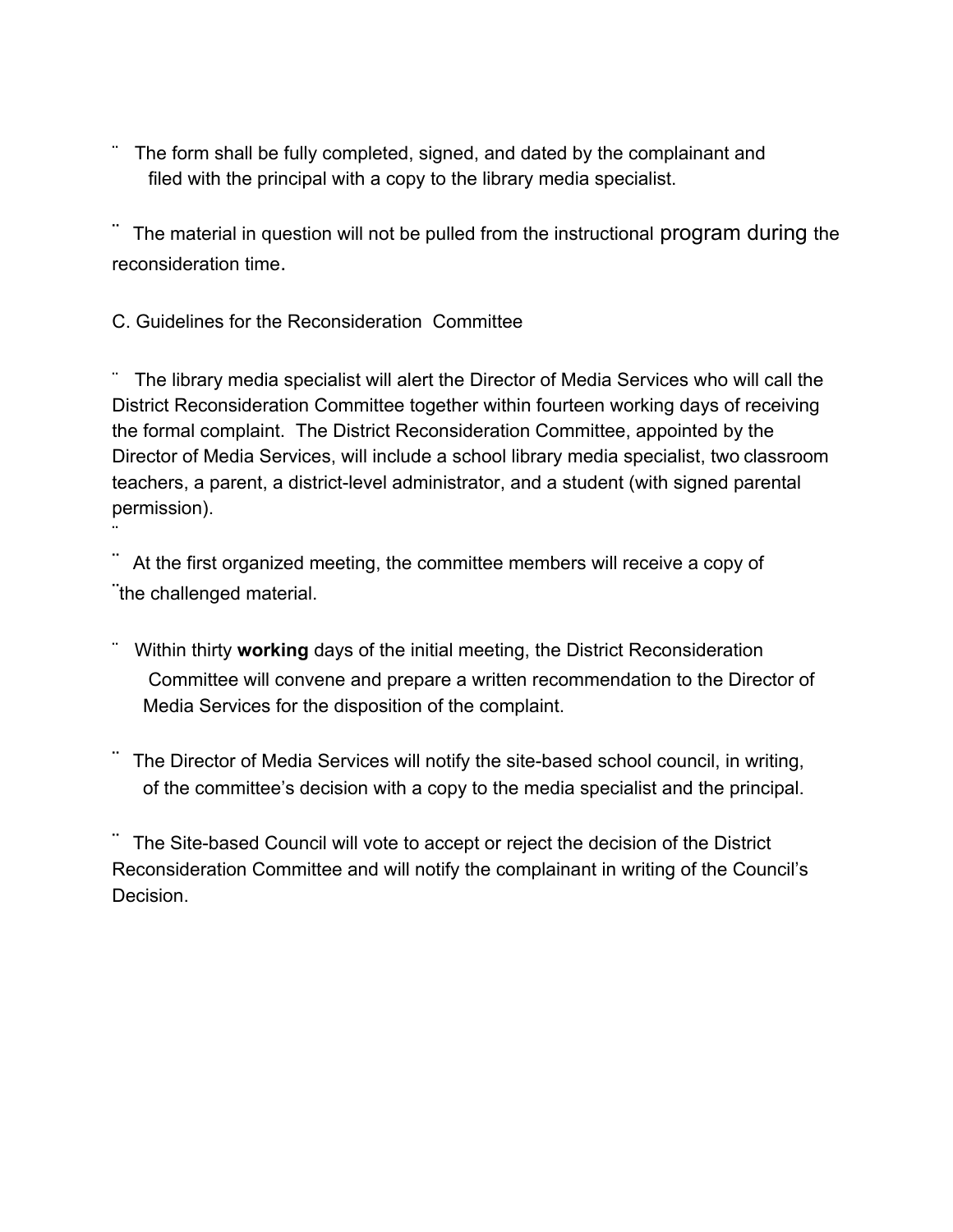# REQUEST FOR RECONSIDERATION OF INSTRUCTIONAL MATERIAL

|     |                                                                                                                                                                                                                        |  | Date |  |
|-----|------------------------------------------------------------------------------------------------------------------------------------------------------------------------------------------------------------------------|--|------|--|
|     |                                                                                                                                                                                                                        |  |      |  |
|     |                                                                                                                                                                                                                        |  |      |  |
|     | I. OBJECT OF CHALLENGE                                                                                                                                                                                                 |  |      |  |
|     | Title _________________________________Copyright/Issue Date_____________________                                                                                                                                       |  |      |  |
|     | Print: Book Textbook Magazine Newspaper Pamph. Play Student Publn.                                                                                                                                                     |  |      |  |
| II. | Nonprint: ___Artwork ___Film __Photo ___Sound Recording __Video __CD-ROM __LDisc<br>Or: Collection Computer Software Exhibit Performance Speech Other<br><b>INITIATOR OF CHALLENGE</b><br><b>Request Initiated By:</b> |  |      |  |
|     |                                                                                                                                                                                                                        |  |      |  |
|     |                                                                                                                                                                                                                        |  |      |  |
|     |                                                                                                                                                                                                                        |  |      |  |
|     | Phone ( )                                                                                                                                                                                                              |  |      |  |
|     | Do you represent:                                                                                                                                                                                                      |  |      |  |
|     |                                                                                                                                                                                                                        |  |      |  |
|     |                                                                                                                                                                                                                        |  |      |  |
|     | Other Group (Name, please)                                                                                                                                                                                             |  |      |  |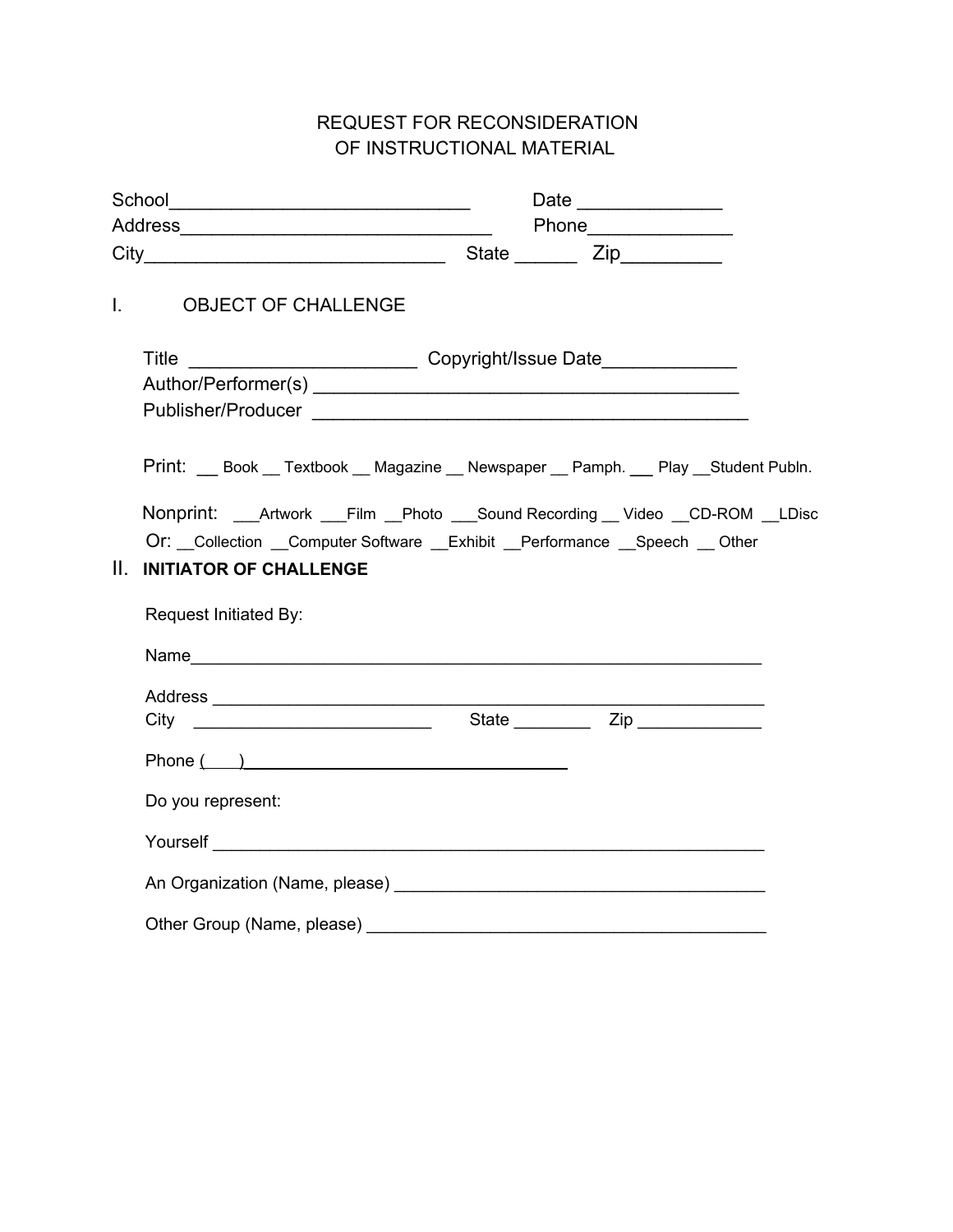### **III. COMPLAINT RESPONSE (Please comment on each question.)**

1. Have you been able to discuss this work with the teacher or school library media specialist who ordered, used or assigned it? \_\_\_\_\_ Yes \_\_\_\_\_ No Please explain:

- 2. How did you learn of this work?
- 3. What do you understand to be the general purpose for using this work?
- 4. Does the general purpose for the use of this work, as described by the teacher or school library media specialist, seem a suitable one to you? Yes No Please explain:

 5. What do you consider to be the general purpose of the author/producer of this work?

- 6. To what do you object? Please be specific. Cite pages, illustrations, audio visual section, etc.
- 7. Did you read/view the entire work? \_\_\_\_ Yes \_\_\_\_ No Please explain:
- 8. In what way do you think a work of this nature is not suitable in a learning situation?
- 9. What do you feel might be the result of exposure to this work?